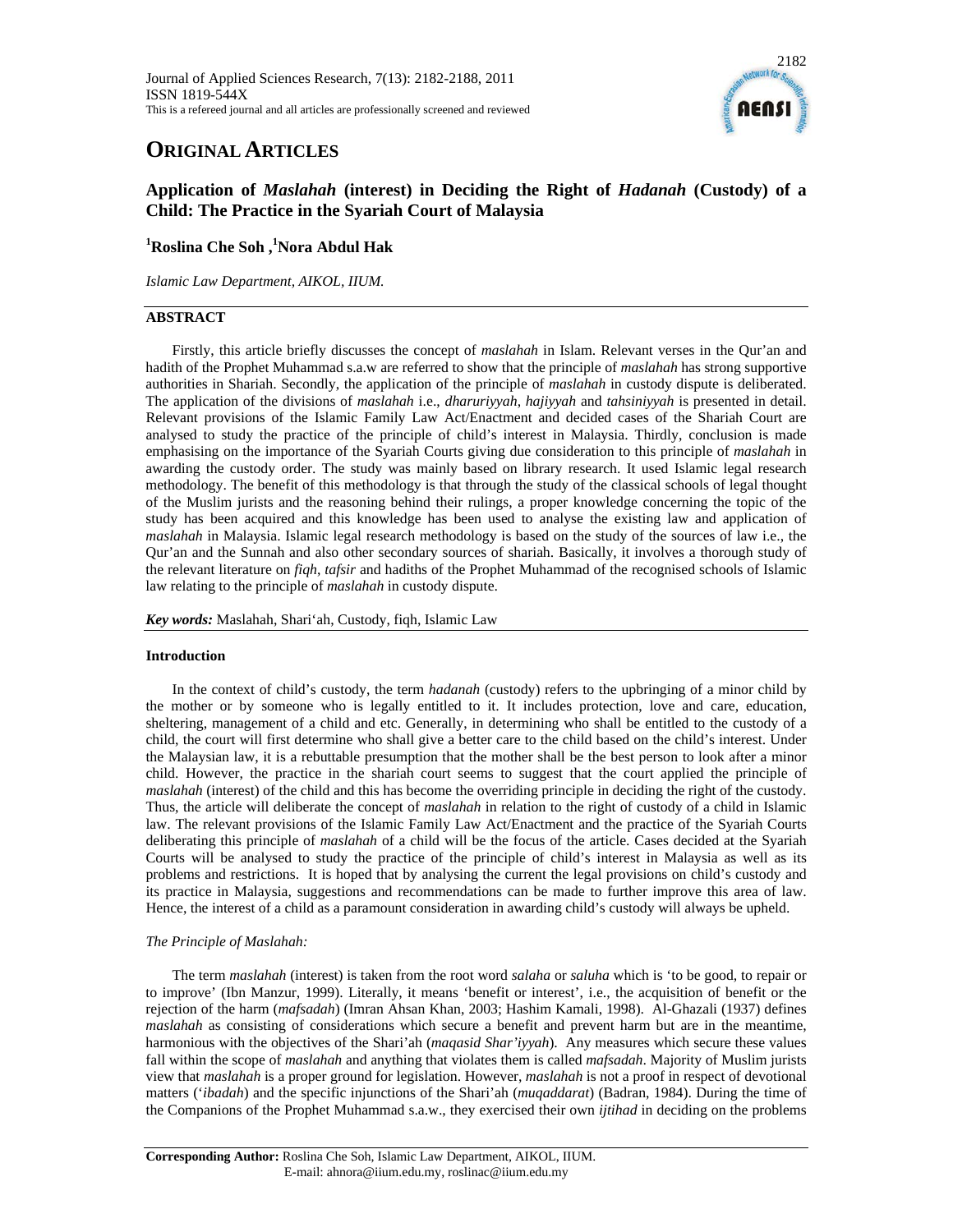they encountered every day. Examples of *maslahah* during the period of companion are the collection and compilation of al-Quran, the introduction of the land tax, the establishment of prison and the right to inheritance of a woman whose husband had divorced her at the state of impending death (Hashim Kamali, 1998).

*Maslahah* is supported by the authorities in the Qur'an and hadith of Prophet Muhammad s.a.w. In Surah al-Anbiya' verse 107, Allah SWT says to the effect that "We have not sent but a mercy for all creatures." There is Hadith of the Prophet Muhammad s.a.w which says, "*La dharar wa la dhirar*" which means "harm is neither inflicted nor tolerated"( Abi Abdullah, 1998). Najm al-Din al-Tufi, a prominent Hanbali jurist authorises recourse to *maslahah* with or without the existence of a *nass*. He argues that the hadith '*la dharar wa la dhirar*' enables the *maslahah* to take precedence over all other consideration (Hashim Kamali, 1998). However, he precludes devotional matters, specific injunction and prescribed penalties from the scope of *maslahah* as these matters can only be established by *nass* and *ijma'*. He is of the view that in transactions and temporal affairs, if the texts conform to the *maslahah* of the people in a particular case, they should be applied forthwith, but if they oppose it, the *maslahah* should take precedence over them. This is because in these areas, *maslahah* constitutes the goal. The rules of Shari'ah on these matters have been enacted in order to secure the interest of the people, and thus, when there is a conflict between a *maslahah* and *nass*, the hadith "*la dharar wa la dhirar*" dictates that the former must take priority (Hashim Kamali, 1998).

Under the principle of *maslahah*, for the ruling based on *maslahah* to be valid, there are conditions to be observed. The conditions are firstly, *maslahah* must be genuine (*haqiqiyyah*), secondly, it must be general (*kulliyyah*) and lastly, it must not in conflict with the *nusus* (Badran, 1984)*.* Imam Malik ibn Anas however, added two other more conditions of *maslahah* i.e., *Maslahah* must be rational and acceptable to the people of sound intellect and it must prevent or remove hardship from the people (Imran Ahsan Khan, 2003).

The principle of *maslahah* is applied in the Syariah Courts in Malaysia. So far, the practice in the Syariah Courts seems to suggest that the courts applied the principle of *maslahah* (interest) of the child and this has become the overriding principle in deciding the right of the custody. Thus, the article deliberates the concept of *maslahah* in relation to the right of custody of a child in Islamic law and the law in Malaysia.

#### *Application of Maslahah in Hadanah (Custody Disputes):*

The concept of *maslahah* is very relevant and applicable in relation to the right of custody of a child in Islamic law. In Islamic jurisprudence, *maslahah* according to the degree of priority can be divided into three and these three divisions of *maslahah* are discussed in detail below;

- i) *Maslahah al-Dharuriyyat* (the essential)
- ii) *Maslahah al-Hajiyyat* (the complementary)
- iii) *Maslahah al-Tahsiniyyat* (the embellishment)

#### *Maslahah al-Dharuriyyah:*

*Maslahah al-dharuriyyah* refers to *maslahah* on which the lives of the people depend and their neglect leads to total disruption and chaos (Imran Ahsan Khan, 2003). It consists of five essential *maslahah* namely: religion, life, intellect (mind), lineage and property. These five essential *maslahah* must be promoted and protected for the interest of human being (Hashim Kamali, 1998; Imran Ahsan khan, 2003). In relation to the right of custody of the child, the discussion focuses on the four *maqasid syar'iyyah* only that is religion, life, intellect and property.

#### *Maslahah to Protect Religion:*

In Islam, it is a condition in the case of custody of the child that the custodian (*hadinah*) must be a Muslim in order to protect the religion of the child i.e., Islam. In any case of conversion to Islam by either parent, majority of the Muslim jurist requires that the custody of the child should be given to the Muslim parent. The Shafi'is and the Hanbalis schools clearly emphasize on this requirement. The basis of this *maslahah* is clearly stipulated in the Qur'an, where Allah SWT says to the effect that:

 "… and never will Allah grant to the disbelievers a way (to triumph) over the disbelievers" (The Qur'an: al-Nisa'; 141)

This verse expressly denies non-Muslims any authority over Muslims. In relation to child custody*,* the jurists argued that the words '… *grant a way* …' in this verse means guardianship or authority (Zulkifli Muda, 2004). It was further stressed that since *al-Hadanah* or custody is part of guardianship as of guardianship of property and marriage, thus, it is wrong for non-Muslims to be given the right of guardianship over Muslim child (Zulkifli Muda, 2004). There is a fear that the child who is put under the custody of non-Muslims might be brought up following their way of life (Zahraa and Abdul Malek, 1998).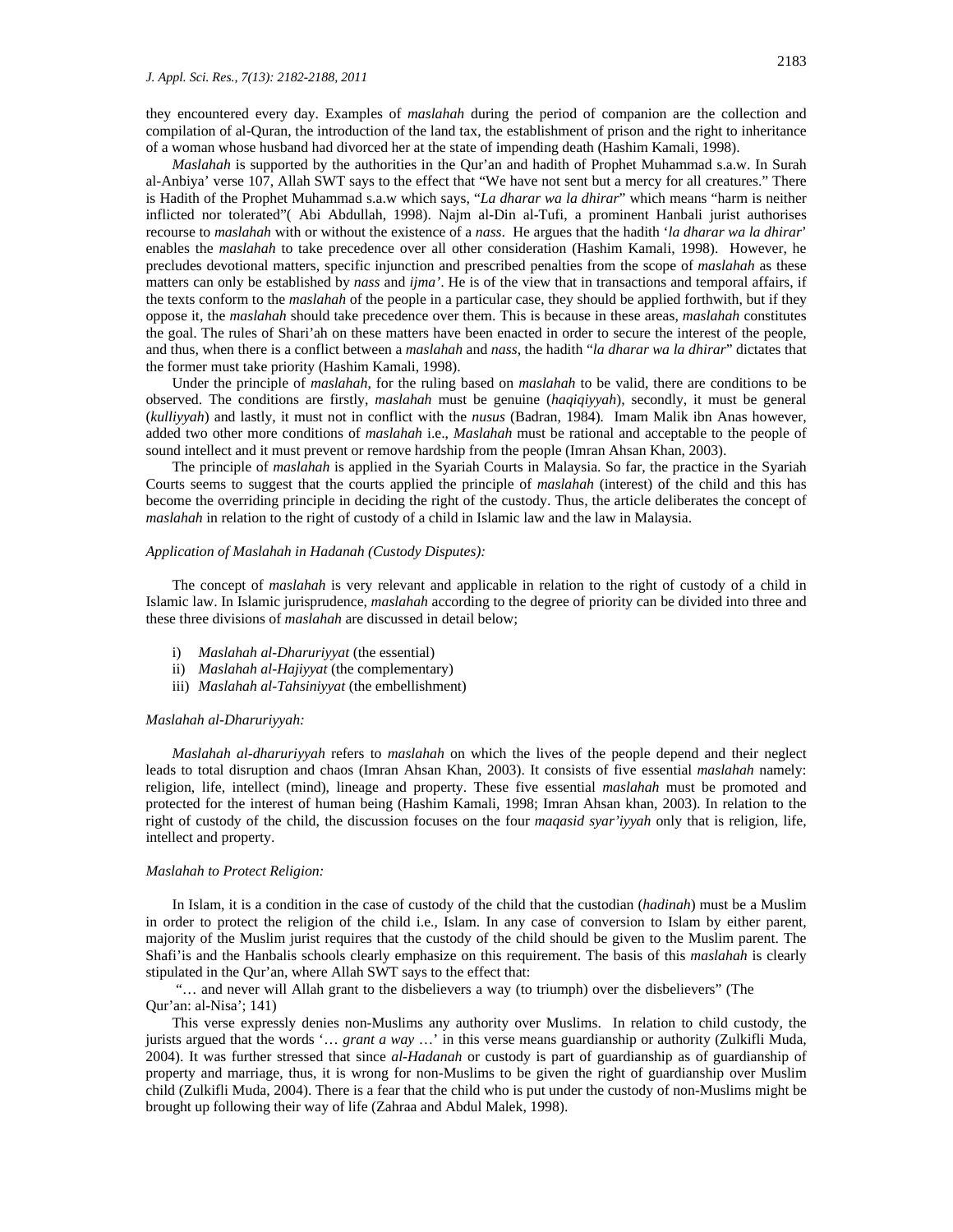In Malaysia, it is provided under section 82 (a) of the Islamic Family Law Act, 1984 (IFLA) that one of the conditions of a person entitled to the custody of the child is a Muslim. Thus, when there is a dispute over the custody of the child between a non-Muslim and Muslim parent the custody shall be awarded to the Muslim parent. This is in order to protect the religion of Islam and the religion of Islam is given special status under Article 3 of the Malaysian Federal Constitution. The requirement that the custodian must be a Muslim is highly emphasised in the Islamic Family Law Act/Enactment. It is further supported with another requirement which also stipulates in the Act where it declares that the right to child's custody is lost if the custodian mother renounces her religion of Islam (Section 83(d) of the Islamic Family Law Act, 1984). This condition is based on the assumption that religion is associated with good character of a person, which is another important condition stipulated in the Islamic Family Law Act (Najibah Mohd Zin, 2007).

In general, the Malaysian Syariah Courts highly emphasise on religion and religious values as the main consideration for determining the welfare of the child. For example, in *Tunku Mahmood Shah v Noor Faridah Sutherland*, the Syariah Court was presented with a claim of a mother for custodial rights of her thirteen and ten year old daughters as she, who was a Muslim convert, renounced her religion of Islam after the divorce. The father took the eldest daughter with him whilst the youngest remained with the mother, as there was no agreement as to their custody after the divorce. The father argued that the mother has no capacity as custodian or *hadhinah* since she subsequently married another man. The court nevertheless gave the custody, care and control of both children to the paternal grandmother who was earlier included as the second plaintiff. The court's decision in giving the custody to the Muslim custodian was based on the welfare of the child in which it is to safeguard the religious belief and upbringing of the children particularly the elder sister. The court acknowledged the wishes of the elder sister as she had obtained the sufficient age to choose, but since the paramount consideration is her welfare, the court made the order as prescribed.

Similarly, in *Ex-Parte Aplication of Zaimas bt Ibrahim*, the Shariah High court awarded the custody of two children to the mother after the court was satisfied that the father had apostatised. Again, in the case of *Faridah*  v *Mohd Firdaus Abdullah @ Jettle Francis*, the custodial rights were given to the maternal grandmother, who was a Muslim by birth as the court was satisfied that the behaviour of the converted father was unreasonable and the children may be influenced to behave in a non-Islamic manner. In this case, the court allowed the application of the mother to make her mother as a party in the custodial proceedings involving her two daughters. Subsequently, the custody of two female children was awarded to the maternal grandmother because the mother was considered to be disqualified as *hadinah* or custodian as she was already married to another man. The court did not grant the custody to the converted father as he had behaved in un-Islamic manner, which would affect the welfare of the child.

Another important qualification for *hadanah* is having a good Islamic character. This requirement is further supported by another provision of the IFLA which stipulates that a mother will lose her custodial right if she openly indulges in immoral activities (Section 83(b) of the Islamic Family Law Act, 1984). Observation from decided cases reveals that the Syariah Courts construe by good conduct to mean a person who is not *fasiq*. This concurs with the view of the classical Muslim jurists which disqualifies a *fasiq* person for *Hadanah* (Wahbah Zuhaily, 2001)*.*

In *Khairul Huda Carol Abdullah v Shahruddin Hj. Yasin* (Case no. 23/86, Seremban Syariah Court), for instance, the father was found not to have a good character from Islamic standard of morality for he did not know even how to perform his prayer (*solat*). Besides, he also consumed alcoholic drinks which are forbidden in Islam. For this reason, the courts ruled that he is not qualified for the custody of his son. The court, nevertheless, awarded the converted mother only temporary custody since she intended to return to her home country, Australia, and that in the court's opinion this country is not conducive for the child to grow up as a good Muslim. The permanent custodial order was given to the father's family. A similar rule is also stipulated in *Rahanim bt Mohd Yobe v Adnan bin Ahmad* case (1994) 9 JH 216, where the mother's conduct was put into question as she was alleged of not performing daily prayers and fasting during *Ramadan*. The allegation however was proven baseless and therefore she was granted a right for the custody of her child.

It seems that the requirement of having good Islamic conduct is interwoven with the condition of being Muslim. This is actually to ensure that the child's interest particularly in religious upbringing is well safeguarded.

#### *Maslahah to Protect Life:*

Generally, a child needs protection as it depends on other for its life. In Islam, the protection of the child begins even before he or she is born. From the period of pregnancy, both parents are already obliged to give their utmost attention to observing fully their duties towards their expected child and taking all necessary measures to safeguard the foetus from any kind of harm (Al-Azhar University, 2005). The life of the unborn child and the physical integrity of every infant are clearly recognised in the Qur'an.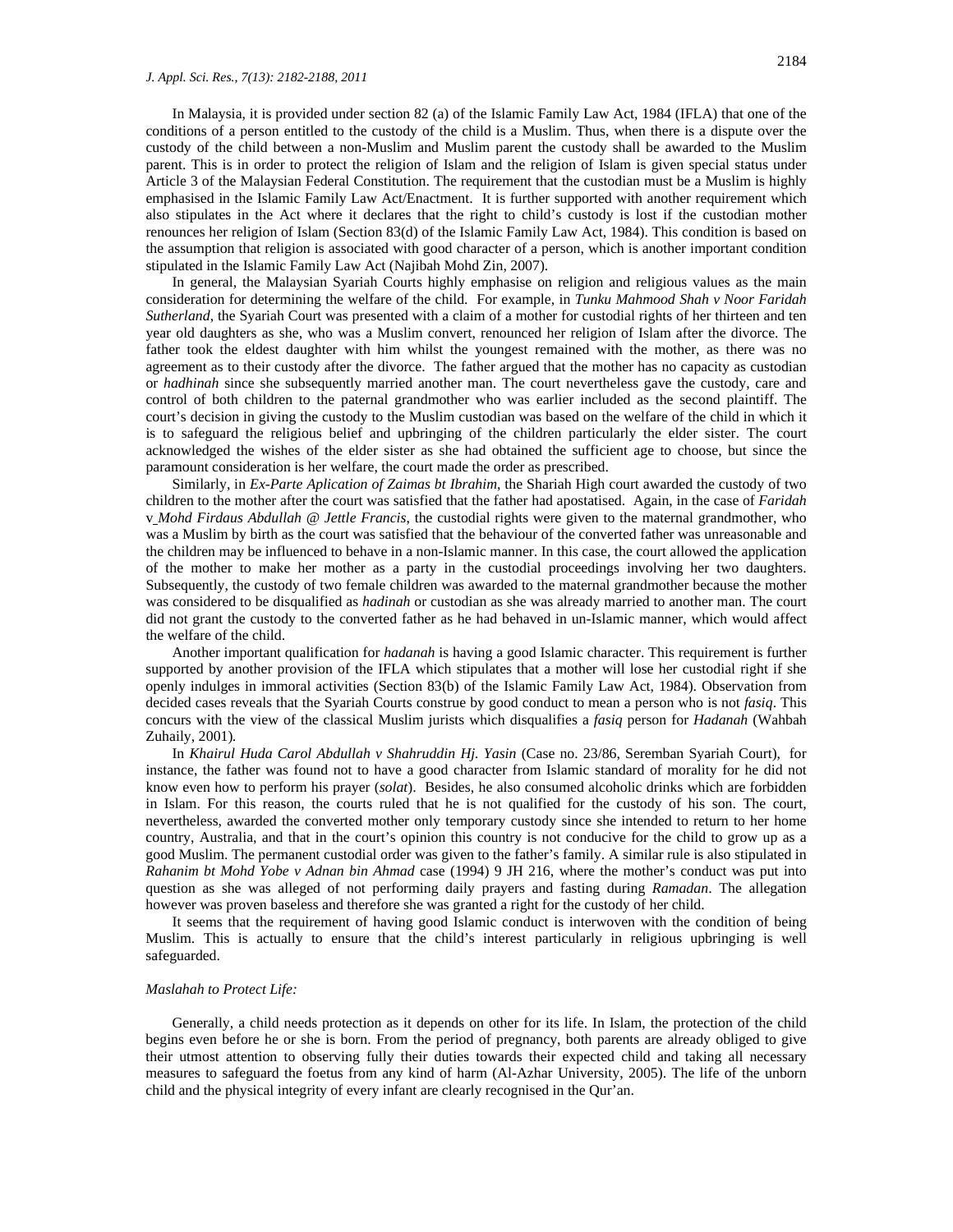"Kill not your children because of poverty. We shall provide sustenance for them as well as for you. Verily the killing of them is a great sin" (The Qur'an: Surah al-Isra'; 31).

This verse indicates that the killing of children due to fear of becoming poor is prohibited and regarded as a major sin. This is because having many children will not render a person to be in poverty, but it is Allah SWT as the ultimate Provider and Sustainer, will determine one's *rizq* (Sayyid Qutub, n.d.). Furthermore, it is a Shari'ah based duty that a human being should abstain from doing anything that might lead to harming own self or other human being. In one *hadith* the Prophet (p.b.u.h.) is reported to have said:

"There should be neither harming nor reciprocating harm" (Abi Abdullah M. Yazid, 1998).

The mother must safeguard her foetus and take all necessary steps in order to prevent termination of her pregnancy. For instance, she is under no duty to fast during the month of *Ramadan*, if by so doing it can harm her foetus (Al-Azhar University, 2005). This is clearly stated in a *hadith* of the Prophet:

"Allah SWT has exempted the traveller from observing the fast and licensed him (or her) to cut prayer to a half. Pregnant women and breastfeeding women have been licensed to break the fast" (Abdul Karim Zaydan, 2000).

Like mother, the father is also not immune from this duty. He is also duty bound to ensure the welfare of the unborn child. This can be done for instance, by treating his wife well, particularly during her pregnancy. The Qur'an commanded the husband to provide sufficient maintenance to his pregnant wife until she delivers even if they are separated. It states:

"And if they are pregnant, then spend on them until they deliver" (the Qur'an: al-Talaq; 6).

The husband's responsibility in providing the wife who bears and delivers his child may provide more incentive to the wife to take the utmost care of the unborn baby.

#### *Maslahah to Protect Intellect:*

The protection of intellect denotes protection that relates to physical and emotional development of a child. The capability of the parents to provide for physical and emotional needs of the child is vital as it will ensure that the welfare of the child is best served during the custody period. Mother is assumed to be the best person to provide physical and emotional needs of the child especially during the first two years of the child's life. This assumption is based on a Qur'anic verse (al-Baqarah; 233), which indicates that Allah SWT has ordained breastfeeding to be a fundamental duty of the mother within the period of two years, notwithstanding separation had occurred between the parents. The purpose of this injunction is to safeguard the interests of the child, as this initial two years period of an infant is most vital time for his health, faculty and spiritual development (Sayyid, Qutub, n.d.). In addition, breastfeeding is also important for the interests of the infant child particularly during this period as it is scientifically proven that the mother's milk is the best milk for a child. Medical research shows that mother's milk satisfies babies' nutritional needs and protects it against possible infections. See for example, reports on these findings in "High-Risk Newborn: The Benefits of Mother's Own Milk,"(University of Utah Health Sciences Center)

Thus, in the event of divorce, the mother would be given the first right of custody if the child under disputes is still below the age of discernment. In other words, the interest of the minor child is assumed to be best served when he or she is under the custodianship of the mother.

Section 86(3) of IFLA 1984 clearly provides a rebuttable presumption that it is good for a child below the age of seven years to be with the mother. The application of this presumption has been reflected in many Syariah Courts' decisions. In *Zaliha v Rahmat* (1975) 5 JH 306, the parties had two children aged two years and four months, and four years respectively. At the time of divorce, the eldest remained with the father while the youngest with the mother. The mother claimed custody of the eldest child. Considering that the child is still not *mumayyiz*, the court granted the custody to her.

Similarly, in *Ahmad* v *Aishah* (1980) 1 JH (1) 55, the court granted the custody of the eldest child to the mother based on the same principle. In this case, the parties had three children; aged ten months, two years, and four years respectively at the time of the divorce. The eldest remained with the father, while the youngest two with the mother. The father remarried and had a child with his second wife. The mother claimed custody of the eldest child and succeeded in her claim on the ground that the child was still under the age of *mumayyiz,* and that Islamic law presumes the mother to be the best person to look after the child as long as she did not remarry. The father appealed but was later dismissed by the Board of Appeal, because it was for the best interests of the child to be looked after by her mother rather than stepmother who had no custodial right over the child.

In *Zawiyah* v *Ruslan*, the parties were divorced and had a three years old girl. The chief judge gave custody of the child to the mother until she was seven years old, applying the general rule of custody laid down by *Shafi'i* school which emphasises the right of the mother to the custody of an infant child, while lapsing when the child reaches the age of seven years. Despite the fact that mother is more entitled to the custody of her infant child, the father as the natural guardian of the child, is still given the duty and right to determine major decisions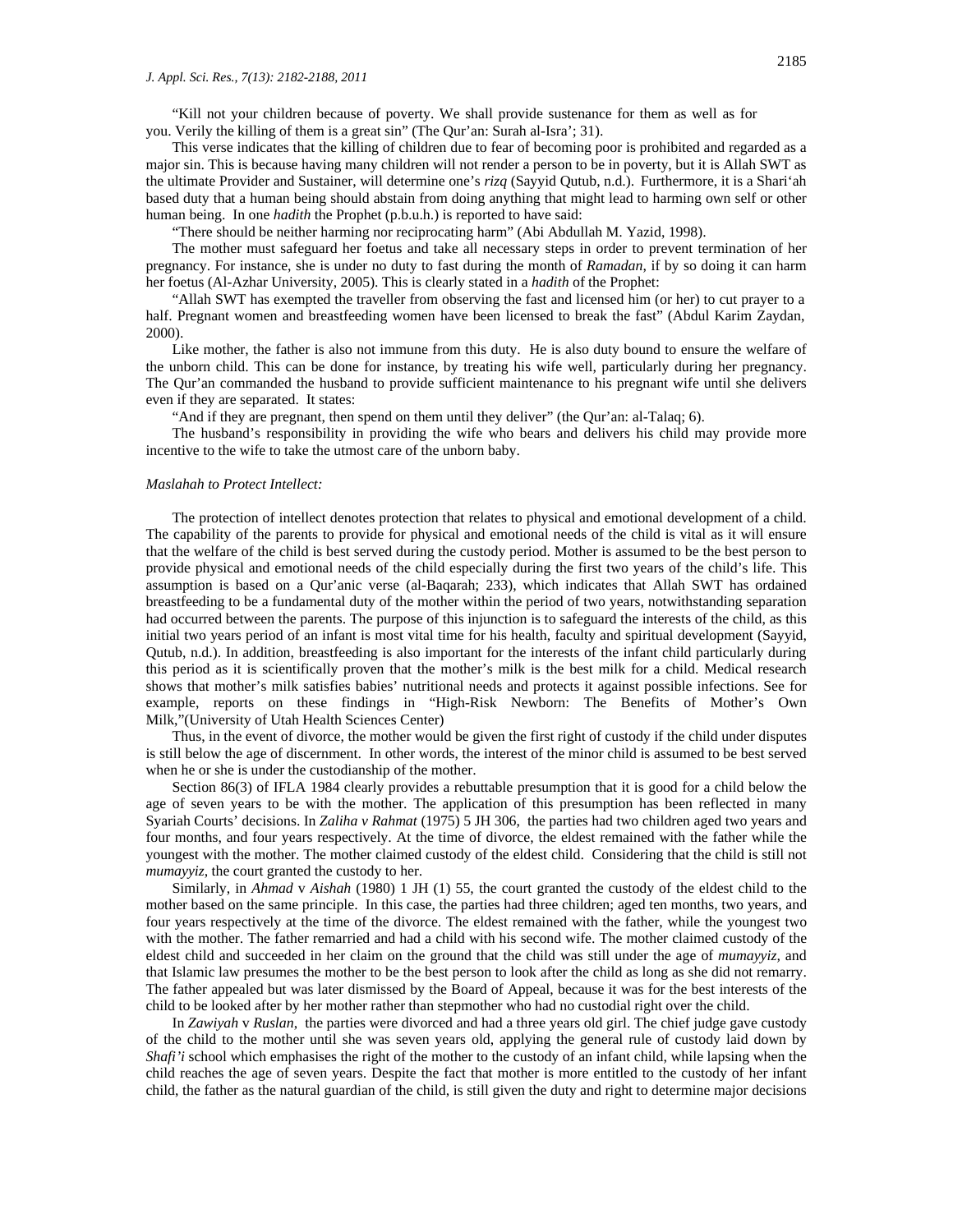in the child's life such as education, religious upbringing and medical consent. Such obligations continue irrespective whether or not the child lives together with him.

Thus, the *maslahah* or interest of the child is still protected as the law generally stipulates that the parents are equally responsible for the upbringing of their child irrespective of their separation. This is actually aimed to safeguard the physical and mental development of the child so that he or she can perfectly grow.

#### *Maslahah to Protect Property:*

Protection of property denotes the guardian's authority over the management of the child's property. Under Islamic law, guardianship in general refers to an authority possessed and exercisable by a certain person over another and his property. All jurists agree that the father is the natural guardian of the child, being liable to provide maintenance of his child and has general supervision over the child's upbringing and its property (Wahbah Zuhaily, 2001). *Maslahah* to protect the child's property will be relevant in *hadanah* if there is a mismanagement of the said property by the guardian, which may affect the interests of the child. The IFLA 1984 generally provides that the father is the guardian of the child's property but such duty is subject to several conditions including being a Muslim and trustworthy (Section 88(1) and (2) of the Islamic Family Law Act, 1984). These conditions are most important as to avoid any misappropriation of the child's property in the future and thus, will safeguard the interest of the child in its property. Should the father (guardian) be an irresponsible or untrustworthy person such as abusing his child's property, his right to custody is withdrawn.

#### *Maslahah al-Hajiyyat (complementary):*

*Maslahah al-Hajiyyat* is supplementary to the five essential values whose neglect leads to hardship in the life of the community although not to its collapse (Hashim Kamali, 1998). For example, the concession granted to the sick people that are elderly and travelers are not to observe fast and may shorten the prayer. The importance of documentation to prove legal right is also example of *maslahah al-hajiyyat* (Hashim Kamali, 1998).

In the case of *hadanah*, this type of *maslahah* aims at ensuring the comfortable life of a child and repelling hardship from the child such as providing healthy meals and comfortable accommodation for the child to live in. All these are important to ensure that child needs are fulfilled. Based on this *maslahah,* it is the court's responsibility that the custody of the child is awarded to the right person who is in the position to fulfill such needs of the child.

Section 87(2) (a) of IFLA generally stipulates this requirement, in which the court when making a custody order, must consider the place where the child is to live and as to the manner of education that the child will receive. In other words, the incapability of the custodian to provide sufficient and comfortable home or place to live, will affect the child's development and interests. In the case of *Tunku Fazlinda Tunku Khalil v Azhar Sidek,*  the Syariah High court granted the custody of two children to the mother, who is a kindergarten owner as it was satisfied that the mother may provide stable and comfortable place to live as compared to the father who works as a lorry driver. The father was only able to rent a room in a double storey house which was also rented by a Chinese couple. Similarly, in *Safura Badruddin v Azhar Ariffin* the court made a comparison between the two places owned by each parent respectively and decided to award the custody of the children to the defendant father as the mother's place was a rented room of a house which was shared with another family.

#### *Maslahah Tahsiniyyat (embellishment):*

*Maslahah tahsiniyyat* refers to interests that provide additional rules that lead to the moral and spiritual progress of the individual and society (Imran, 2003). The observance of cleanliness in personal appearance and *ibadah*, avoiding extravagance in consumption and moral virtues are the examples of this type of *maslahah*. Imran (2003) in his book says that this *maslahah* tell us that there is a moral shell around the necessities and supporting needs provided by Shari'ah. Thus, morality goes hand in hand with the law.

In relation to custody, the custodian is encouraged to provide more than the basic needs of a child in order to further improve the child's quality of life. This is to ensure that the child may grow up in a better, comfortable and healthy life and will definitely preserve the *maslahah* of the child. The application of this *maslahah* can be seen in the previous mentioned case, *Safura v Azhar Arifin*. In this case, the Syariah judge had to decide which parent may provide a suitable and comfortable home for the child. The custody of the child was given to the father as the court satisfied that he is able to provide better place of living compared to the mother, who was only rented a room in a house which was occupied by another family.

The meaning of embellishment (*tahsiniyyah*) also refers to the quality of the person who is entitled to the child's custody. In Islam, the person must be physically and emotionally qualified to ensure that the child's needs are fulfilled during the period of custody. It is in the child's best interests that the parent is of good moral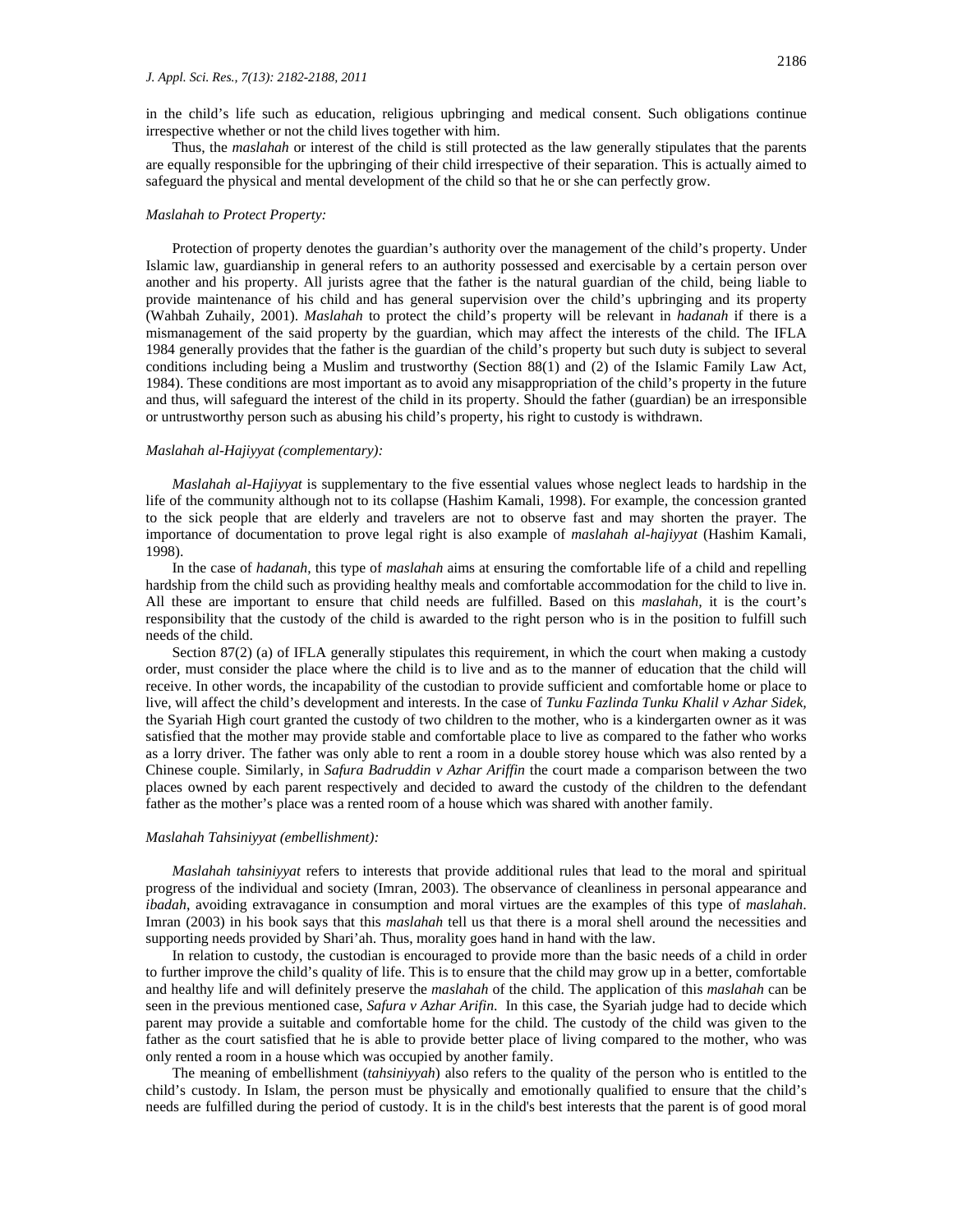character so that the child will grow up as a good moral person. Islam emphasizes on the importance of good morality and conduct of the parent who shall have the custody of the child. Thus, a parent that is involved in drug abuse and a physically violent person is not qualified to be the custodian for the child. Islam does not tolerate violence and a violent parent will not be able to ensure that the welfare of the child is provided.

Thus, Shari'ah requires that the parent/custodian is of a trustworthy person and of good morality/conduct. The parent who is not trustworthy and not having good morality/conduct such as a drunkard, adulterer or openly indulging in immoral activities will not be able to educate the child with good *akhlaq*/conduct. According to *Ibn Abidin*, if the child is old enough to understand the bad behaviour of the parent, he should be taken away to protect him from such bad conduct of the parent (Ibn Abidin, n.d.). Thus, any parent who is not of good morality will have his or her right to child custody forfeited. Section 82 (d) of the IFLA 1984 clearly provides that the custodian must be a person of good *akhlaq*. This requirement is further supported by another provision of the Act which stressed upon the capability of the custodian to bestow care, love and affection to the child (Section 82 (c) of the Islamic Family Law Act, 1984). In the case of *K v S* (1990) 7 JH 162, the father of the child appealed to the court for the custody of the child be granted to him as there was evidence that the child had been raped and consequently been infected with STD. It was agreed then that the custody of the child be transferred from the mother to the father for the best interest of the child that she must be saved from an abusive and violent environment.

#### *Conclusion:*

*Maslahah* involves considerations that are necessary to protect and promote the objectives of shariah and/or avoid their abuses/malpractices. The above describes the applications of *maslahah* as shown by the cases decided in the Syariah Court with reference to the welfare of the child in custody dispute. Generally, it seems that current practices in the Syariah Court comply with the principle of *maslahah*. There are, however, observations/opinions that interpretations of texts of Shariah can be broader and more appropriate in relation to contemporary situations. Thus, it will be a significant improvement in the effort to serve justice if the court and those in authority adopt a more open approach, firstly, in recognizing and applying the opinions of schools of thought (*mazahib*). For instance, currently the right of a divorced mother to custody of her child is forfeited if she remarries. It should be provided under the Act that the right of the mother will not be forfeited if the new family environment is still the best for the child. As practised in a number of countries, there are involvements of expert(s) in related disciplines such as psychologist, counselor and/or welfare officer. It is suggested that this should also be considered if appropriate or beneficial to the best interest of the child. Lastly, it must not be overlooked of the role of mediation (*sulh*) which should be the initial or parallel effort in trying to arrive at the same i.e., the best interest of the child.

#### **References**

,<http://www.uuhsc.utah.edu/healthinfo'pediatric/Hrnewborn/bhrnb.htm> (assessed 11th. March 2008).

"Benefits and Risks of Breastfeeding", Advances in Pediatrics, <http://www.sciencedirect.com/science/journal/00653101> (assessed 11th. March 2008).

Abdul Karim Zaydan, 2000. Al-Mufassil Fi Ahkam al-Mar'at Wa Bait al-Muslim Fi al-Syari'at al-Islamiyyah. Muassah Risalat, Beirut.

Abi 'Abdullah Muhammad Yazid, 1998. Sunan Ibn Majah. Dar al-Hadith, Cairo. *Ahmad* v *Aishah* (1980) 1 JH (1) 55.

Al-Azhar University in cooperation with the UNICEF, 2005. Children in Islam: Their Care, Upbringing and Protection.

Al-Ghazali, 1937. Mustasfa min 'Ilm al-Usul. Al-Maktabah al-Tijariyyah, Cairo.

Badran Abu al-'Aynayn Badran, 1984. Usul al-Fiqh al-Islami. Mu'assasah Shabab al-Jami'ah, Alexandria.

*Ex-Parte Aplication of Zaimas bt Ibrahim* (1417H) 10 JH (II) 204

*Faridah* v *Mohd Firdaus Abdullah @ Jettle Francis* (2002) 15 JH 227

*Faridah* v *Mohd Firdaus Abdullah @ Jettle Francis* (2002) 15 JH 227

Hashim Kamali, 1998. Principles of Islamic Jurisprudence. Ilmiah Publishers Sdn. Bhd. Kuala Lumpur.

Ibn 'Abidin, Muhammad Amin, n.d. Hashiyah radd al-mukhtar. n.p.

Ibn Manzur, Abu al-Fadl Muhammad Ibn Makram, 1999. Lisan al-'Arab. Dar al-Ihya' al-Turath al-'Arabi, Beirut.

Imran Ahsan Khan Nyazee, 2003. Islamic Jurisprudence. The Other Press, Petaling Jaya. *K v S* (1990) 7 JH 162

*Khairul Huda Carol Abdullah v Shahruddin Hj. Yasin* (Case no. 23/86, Seremban Syariah Court)

Najibah Mohd Zin, 2007. Resolving the Conflict in Family Disputes Involving Conversion of a Spouse to Islam Under the Malaysian Law. The Law Review, 1: 66.